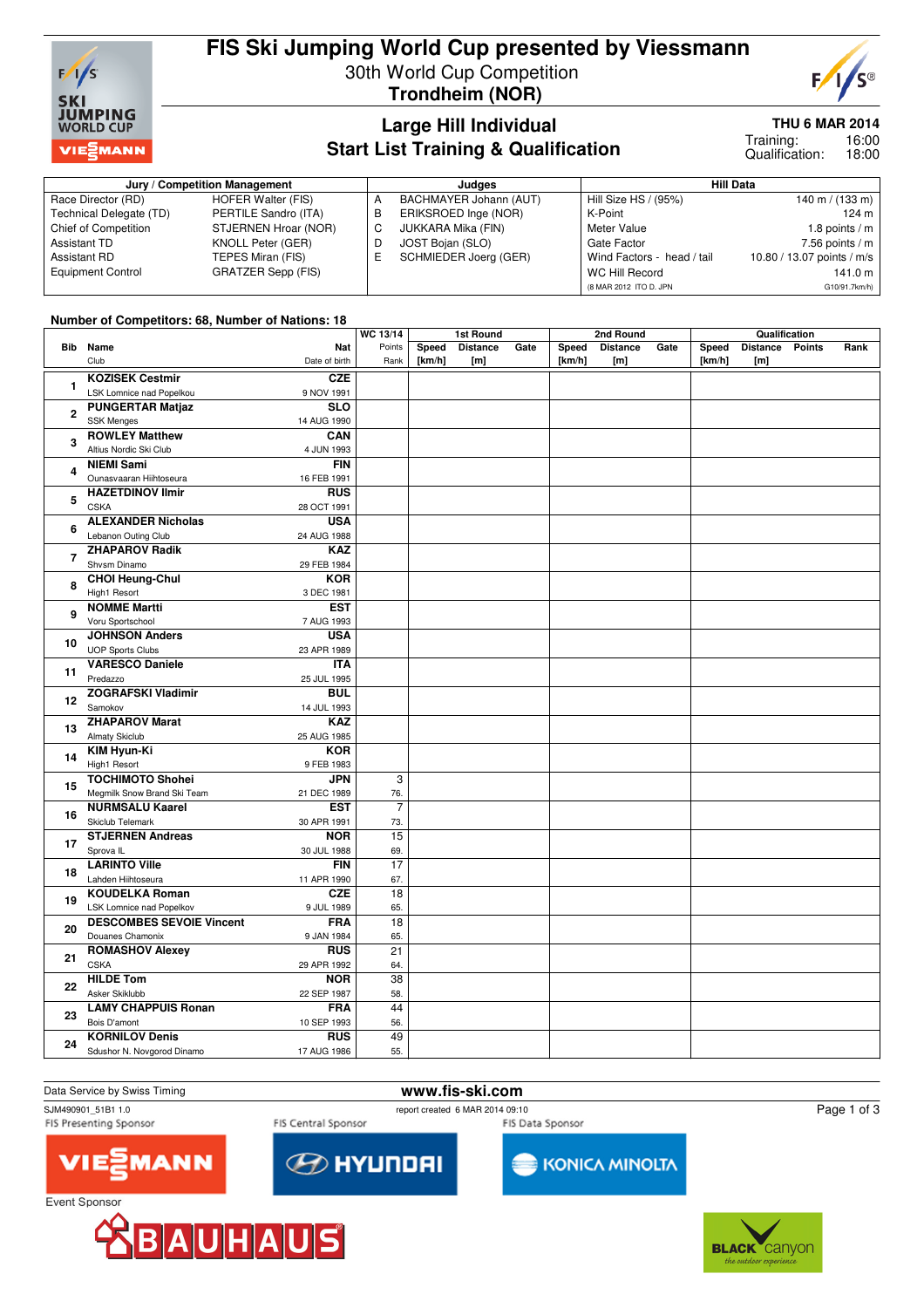

## **FIS Ski Jumping World Cup presented by Viessmann** 30th World Cup Competition **Trondheim (NOR)**



#### **Large Hill Individual Start List Training & Qualification**

**THU 6 MAR 2014**

16:00 18:00 Training: Qualification:

|    |                                            | WC 13/14        |        | 1st Round       |      |        | 2nd Round       |      |        | Qualification   |      |
|----|--------------------------------------------|-----------------|--------|-----------------|------|--------|-----------------|------|--------|-----------------|------|
|    | Bib Name<br>Nat                            | Points          | Speed  | <b>Distance</b> | Gate | Speed  | <b>Distance</b> | Gate | Speed  | Distance Points | Rank |
|    | Club<br>Date of birth                      | Rank            | [km/h] | [m]             |      | [km/h] | [m]             |      | [km/h] | [m]             |      |
|    | <b>HLAVA Lukas</b><br><b>CZE</b>           | 53              |        |                 |      |        |                 |      |        |                 |      |
| 25 |                                            |                 |        |                 |      |        |                 |      |        |                 |      |
|    | Dukla Liberec<br>10 SEP 1984               | 54.             |        |                 |      |        |                 |      |        |                 |      |
| 26 | <b>FIN</b><br><b>ASIKAINEN Lauri</b>       | 58              |        |                 |      |        |                 |      |        |                 |      |
|    | Kuusamon Erae-Veikot<br>28 MAY 1989        | 53.             |        |                 |      |        |                 |      |        |                 |      |
|    | <b>BOYD-CLOWES Mackenzie</b><br><b>CAN</b> | 62              |        |                 |      |        |                 |      |        |                 |      |
| 27 | Altius Nordic Ski Club<br>13 JUL 1991      | 51.             |        |                 |      |        |                 |      |        |                 |      |
|    | <b>WATASE Yuta</b><br><b>JPN</b>           | 78              |        |                 |      |        |                 |      |        |                 |      |
| 28 | Megmilk Snow Brand Ski Team<br>8 AUG 1982  | 49.             |        |                 |      |        |                 |      |        |                 |      |
|    | <b>SLO</b><br><b>HVALA Jaka</b>            | 79              |        |                 |      |        |                 |      |        |                 |      |
| 29 |                                            |                 |        |                 |      |        |                 |      |        |                 |      |
|    | Ssk Ponikve<br>15 JUL 1993                 | 48.             |        |                 |      |        |                 |      |        |                 |      |
| 30 | <b>FETTNER Manuel</b><br><b>AUT</b>        | 81              |        |                 |      |        |                 |      |        |                 |      |
|    | SV Innsbruck-Bergisel-Tirol<br>17 JUN 1985 | 47.             |        |                 |      |        |                 |      |        |                 |      |
|    | <b>SHIMIZU Reruhi</b><br><b>JPN</b>        | 86              |        |                 |      |        |                 |      |        |                 |      |
| 31 | Megmilk Snow Brand Ski Team<br>4 DEC 1993  | 45.             |        |                 |      |        |                 |      |        |                 |      |
|    | <b>KUBACKI Dawid</b><br><b>POL</b>         | 87              |        |                 |      |        |                 |      |        |                 |      |
| 32 | TS Wisla Zakopane<br>12 MAR 1990           | 44.             |        |                 |      |        |                 |      |        |                 |      |
|    | <b>EISENBICHLER Markus</b><br><b>GER</b>   | $\overline{88}$ |        |                 |      |        |                 |      |        |                 |      |
| 33 |                                            |                 |        |                 |      |        |                 |      |        |                 |      |
|    | <b>TSV Siegsdorf</b><br>3 APR 1991         | 43.             |        |                 |      |        |                 |      |        |                 |      |
| 34 | <b>HAJEK Antonin</b><br><b>CZE</b>         | 90              |        |                 |      |        |                 |      |        |                 |      |
|    | Dukla Liberec<br>12 FEB 1987               | 42.             |        |                 |      |        |                 |      |        |                 |      |
|    | <b>POPPINGER Manuel</b><br><b>AUT</b>      | 91              |        |                 |      |        |                 |      |        |                 |      |
| 35 | SV Innsbruck-Bergisel-Tirol<br>19 MAY 1989 | 41.             |        |                 |      |        |                 |      |        |                 |      |
|    | <b>NOR</b><br><b>INGVALDSEN Ole Marius</b> | 96              |        |                 |      |        |                 |      |        |                 |      |
| 36 | Steinkjer Skiklubb<br>2 OCT 1985           | 40.             |        |                 |      |        |                 |      |        |                 |      |
|    | <b>VASSILIEV Dimitry</b><br><b>RUS</b>     | 106             |        |                 |      |        |                 |      |        |                 |      |
| 37 | Ufa Dinamo<br>26 DEC 1979                  | 38.             |        |                 |      |        |                 |      |        |                 |      |
|    |                                            |                 |        |                 |      |        |                 |      |        |                 |      |
| 38 | <b>DEZMAN Nejc</b><br><b>SLO</b>           | 109             |        |                 |      |        |                 |      |        |                 |      |
|    | SK Triglav Kranj<br>7 DEC 1992             | 37.             |        |                 |      |        |                 |      |        |                 |      |
| 39 | <b>NAGLIC Tomaz</b><br><b>SLO</b>          | 132             |        |                 |      |        |                 |      |        |                 |      |
|    | SSK Alpina Ziri<br>18 JUL 1989             | 35.             |        |                 |      |        |                 |      |        |                 |      |
|    | <b>POL</b><br><b>MURANKA Klemens</b>       | 132             |        |                 |      |        |                 |      |        |                 |      |
| 40 | TS Wisla Zakopane<br>31 AUG 1994           | 35.             |        |                 |      |        |                 |      |        |                 |      |
|    | <b>DESCHWANDEN Gregor</b><br>SUI           | 161             |        |                 |      |        |                 |      |        |                 |      |
| 41 | Horw<br>27 FEB 1991                        | 33.             |        |                 |      |        |                 |      |        |                 |      |
|    | <b>WANK Andreas</b><br><b>GER</b>          | 166             |        |                 |      |        |                 |      |        |                 |      |
| 42 | WSV Oberhof 05<br>18 FEB 1988              | 32.             |        |                 |      |        |                 |      |        |                 |      |
|    | <b>VELTA Rune</b><br><b>NOR</b>            | 186             |        |                 |      |        |                 |      |        |                 |      |
| 43 | Lommedalen II                              | 30.             |        |                 |      |        |                 |      |        |                 |      |
|    | 19 JUL 1989                                |                 |        |                 |      |        |                 |      |        |                 |      |
| 44 | <b>JANDA Jakub</b><br><b>CZE</b>           | 200             |        |                 |      |        |                 |      |        |                 |      |
|    | Dukla Liberec<br>27 APR 1978               | 29.             |        |                 |      |        |                 |      |        |                 |      |
| 45 | <b>NEUMAYER Michael</b><br><b>GER</b>      | 281             |        |                 |      |        |                 |      |        |                 |      |
|    | SK Berchtesgaden<br>15 JAN 1979            | 27.             |        |                 |      |        |                 |      |        |                 |      |
|    | <b>FANNEMEL Anders</b><br><b>NOR</b>       | 282             |        |                 |      |        |                 |      |        |                 |      |
| 46 | Hornindal II<br>13 MAY 1991                | 26.             |        |                 |      |        |                 |      |        |                 |      |
|    | <b>FREITAG Richard</b><br><b>GER</b>       | 285             |        |                 |      |        |                 |      |        |                 |      |
| 47 | SG Nickelhuette Aue<br>14 AUG 1991         | 25.             |        |                 |      |        |                 |      |        |                 |      |
|    | <b>ZYLA Piotr</b><br><b>POL</b>            | 290             |        |                 |      |        |                 |      |        |                 |      |
| 48 |                                            |                 |        |                 |      |        |                 |      |        |                 |      |
|    | KS Wisla Ustronianka<br>16 JAN 1987        | 24.             |        |                 |      |        |                 |      |        |                 |      |
| 49 | <b>MATURA Jan</b><br><b>CZE</b>            | 291             |        |                 |      |        |                 |      |        |                 |      |
|    | Dukla Liberec<br>29 JAN 1980               | 23.             |        |                 |      |        |                 |      |        |                 |      |
|    | <b>KOIVURANTA Anssi</b><br><b>FIN</b>      | 298             |        |                 |      |        |                 |      |        |                 |      |
| 50 | Kuusamon Erä-Veikot<br>3 JUL 1988          | 22.             |        |                 |      |        |                 |      |        |                 |      |
|    | ZIOBRO Jan<br><b>POL</b>                   | 302             |        |                 |      |        |                 |      |        |                 |      |
| 51 | WKS Zakopane<br>24 JUN 1991                | 21.             |        |                 |      |        |                 |      |        |                 |      |
|    | <b>KOFLER Andreas</b><br><b>AUT</b>        | 304             |        |                 |      |        |                 |      |        |                 |      |
| 52 | SV Innsbruck-Bergisel-Tirol<br>17 MAY 1984 | 20.             |        |                 |      |        |                 |      |        |                 |      |
|    | <b>TAKEUCHI Taku</b><br><b>JPN</b>         | 331             |        |                 |      |        |                 |      |        |                 |      |
| 53 | Kitano Construction Corp. Ski Club         |                 |        |                 |      |        |                 |      |        |                 |      |
|    | 20 MAY 1987                                | 19.             |        |                 |      |        |                 |      |        |                 |      |

#### Data Service by Swiss Timing **www.fis-ski.com**

SJM490901\_51B1 1.0<br>FIS Presenting Sponsor FIS Central Sponsor FIS Central Sponsor FIS Presenting Sponsor FIS Presenting Sponsor

FIS Central Sponsor

**EXPLAY UNDER** 

KONICA MINOLTA

Page 2 of 3